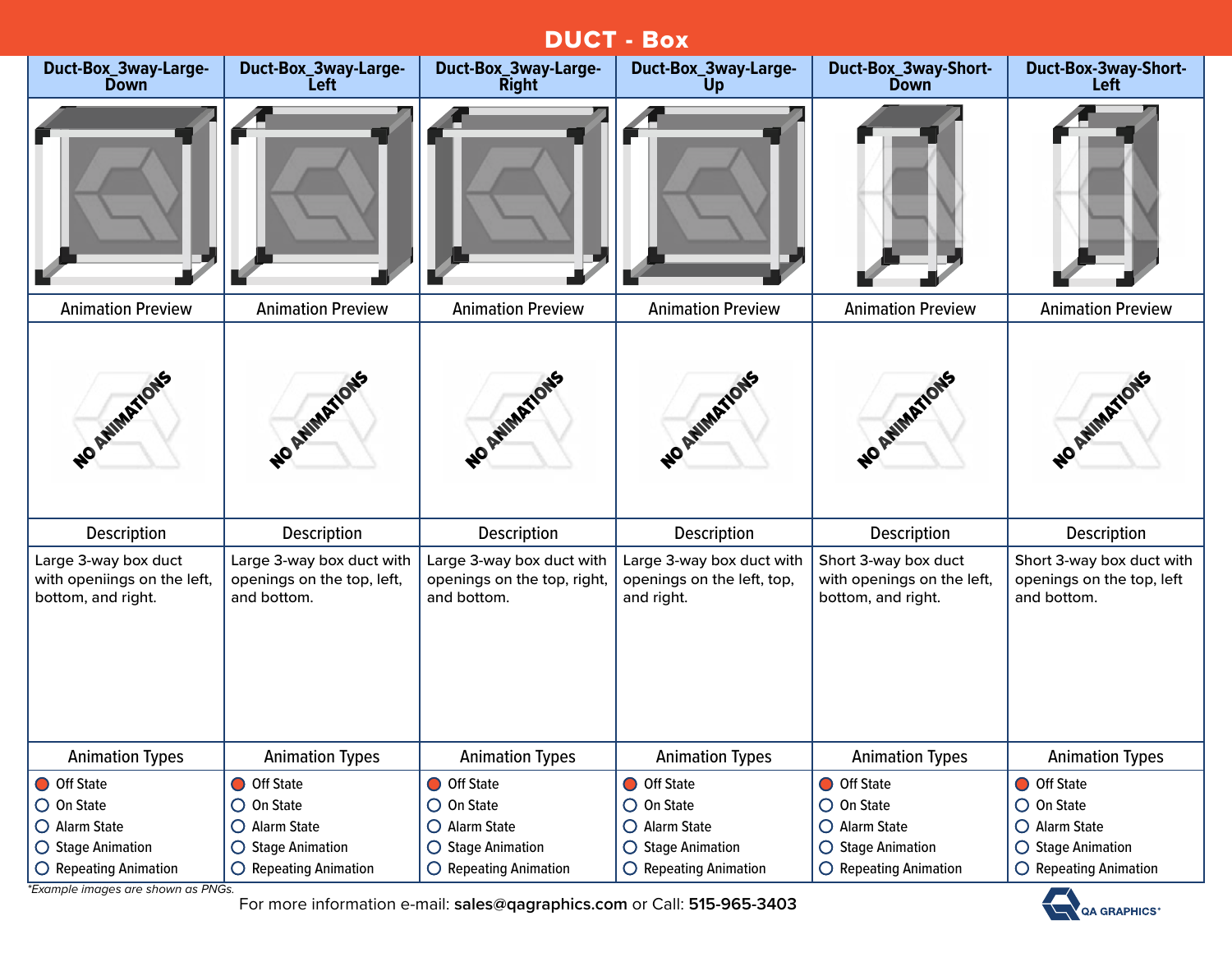|                                                                          | <b>DUCT - Box</b>                                                        |                                                                                   |                                                                                   |                                                                                   |                                                                                     |  |  |  |
|--------------------------------------------------------------------------|--------------------------------------------------------------------------|-----------------------------------------------------------------------------------|-----------------------------------------------------------------------------------|-----------------------------------------------------------------------------------|-------------------------------------------------------------------------------------|--|--|--|
| Duct-Box_3way-Short-<br><b>Right</b>                                     | Duct-Box_3way-Short-<br>Up                                               | Duct-Box_3way-Squat-<br><b>Down</b>                                               | Duct-Box_3way-Squat-<br><b>Left</b>                                               | Duct-Box_3way-Squat-<br><b>Right</b>                                              | Duct-Box_3way-Squat-<br>Up                                                          |  |  |  |
|                                                                          |                                                                          |                                                                                   |                                                                                   |                                                                                   |                                                                                     |  |  |  |
| <b>Animation Preview</b>                                                 | <b>Animation Preview</b>                                                 | <b>Animation Preview</b>                                                          | <b>Animation Preview</b>                                                          | <b>Animation Preview</b>                                                          | <b>Animation Preview</b>                                                            |  |  |  |
| NO ANIMATIONS                                                            | <b>ARWHATIONS</b>                                                        | NO REVIEWONS                                                                      | NO AMMATIONS                                                                      | NO ATHIMATIONS                                                                    | NO AVIMATIONS                                                                       |  |  |  |
| Description                                                              | Description                                                              | Description                                                                       | Description                                                                       | Description                                                                       | <b>Description</b>                                                                  |  |  |  |
| Short 3-way box duct with<br>openings on the top, right,<br>and bottom.  | Short 3-way box duct with<br>openings on the left, top,<br>and right.    | Squat 3-way box duct<br>with openings on the left,<br>bottom, and right.          | Squat 3-way box duct with<br>openings on the top, left,<br>and bottom.            | Squat 3-way box duct with<br>openings on the top, right,<br>and bottom.           | Squat 3-way box duct with<br>openings on the left, top,<br>and right.               |  |  |  |
| <b>Animation Types</b>                                                   | <b>Animation Types</b>                                                   | <b>Animation Types</b>                                                            | <b>Animation Types</b>                                                            | <b>Animation Types</b>                                                            | <b>Animation Types</b>                                                              |  |  |  |
| O Off State<br>$\bigcirc$ On State<br>O Alarm State<br>○ Stage Animation | O Off State<br>$\bigcirc$ On State<br>O Alarm State<br>○ Stage Animation | O Off State<br>$\bigcirc$ On State<br>O Alarm State<br>$\bigcirc$ Stage Animation | O Off State<br>$\bigcirc$ On State<br>O Alarm State<br>$\bigcirc$ Stage Animation | O Off State<br>$\bigcirc$ On State<br>O Alarm State<br>$\bigcirc$ Stage Animation | O Off State<br>$\bigcirc$ On State<br>$O$ Alarm State<br>$\bigcirc$ Stage Animation |  |  |  |
| O Repeating Animation                                                    | O Repeating Animation                                                    | $\bigcirc$ Repeating Animation                                                    | $\bigcirc$ Repeating Animation                                                    | $\bigcirc$ Repeating Animation                                                    | O Repeating Animation                                                               |  |  |  |

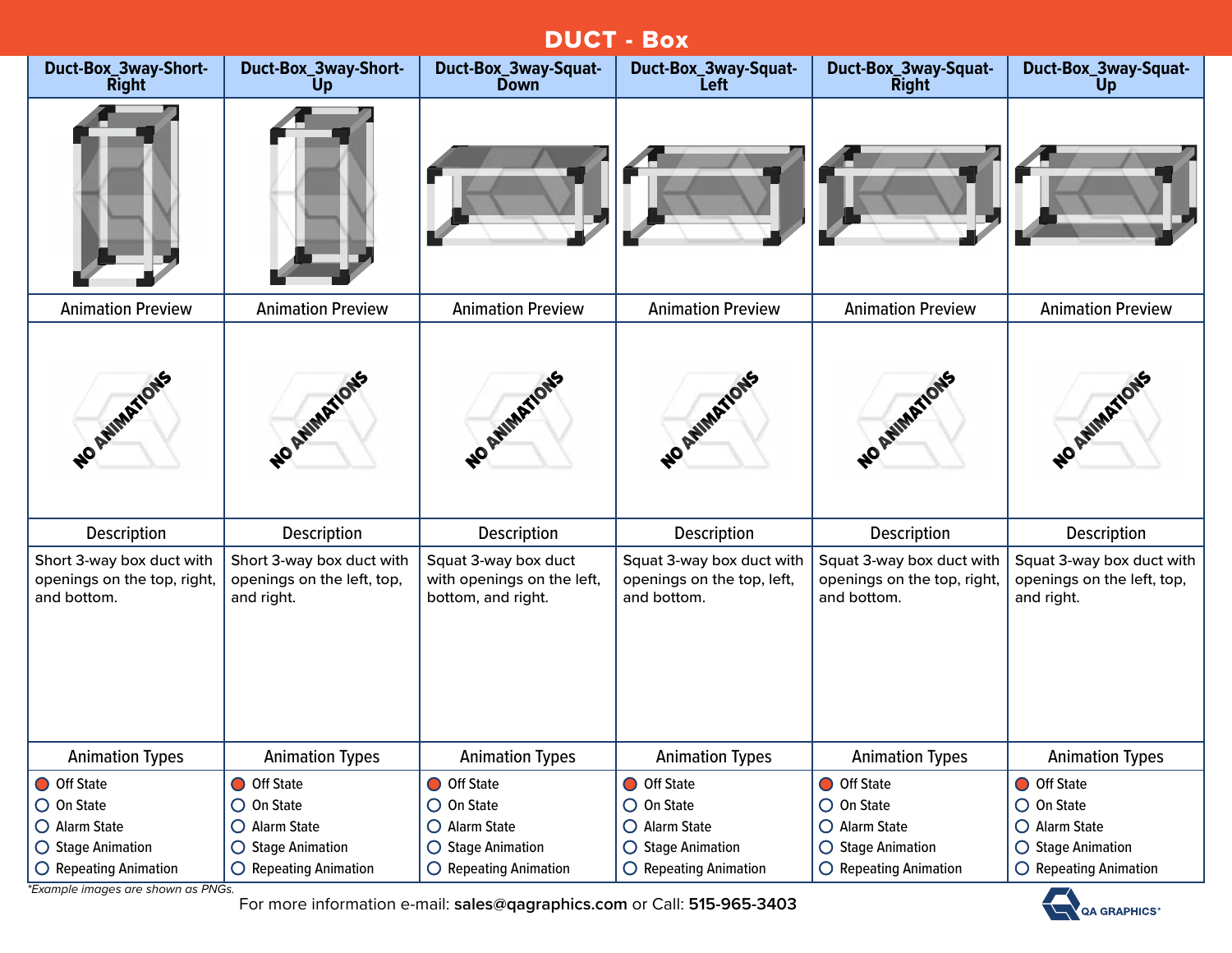|                                                                               |                                                                  |                                                                   | DUCI - DOX                          |                                                            |                                                         |
|-------------------------------------------------------------------------------|------------------------------------------------------------------|-------------------------------------------------------------------|-------------------------------------|------------------------------------------------------------|---------------------------------------------------------|
| Duct-Box_4way-Large                                                           | <b>Duct-Box_Bypass-</b><br><b>Merge-Left</b>                     | <b>Duct-Box_Bypass-</b><br>Merge-Right                            | <b>Duct-Box_Horizontal</b>          | <b>Duct-Box_Left-Down</b>                                  | Duct-Box_Left-Up                                        |
|                                                                               |                                                                  |                                                                   |                                     |                                                            |                                                         |
| <b>Animation Preview</b>                                                      | <b>Animation Preview</b>                                         | <b>Animation Preview</b>                                          | <b>Animation Preview</b>            | <b>Animation Preview</b>                                   | <b>Animation Preview</b>                                |
| NO ANIMATIONS                                                                 | NO AVIMATIONS                                                    | NO AVIMATIONS                                                     | NO AMIMATIONS                       | NO AWMATIONS                                               | NO AVIMATIONS                                           |
| Description                                                                   | <b>Description</b>                                               | <b>Description</b>                                                | Description                         | <b>Description</b>                                         | <b>Description</b>                                      |
| Large 4-way box duct with<br>openings on the left, top,<br>bottom, and right. | Bypass merge left duct.<br>Connects to large and<br>squat ducts. | Bypass merge right duct.<br>Connects to large and<br>squat ducts. | Large horizontal 2-way<br>box duct. | Large box duct with<br>openings on the left and<br>bottom. | Large box duct with<br>openigns on the left and<br>top. |
| <b>Animation Types</b>                                                        | <b>Animation Types</b>                                           | <b>Animation Types</b>                                            | <b>Animation Types</b>              | <b>Animation Types</b>                                     | <b>Animation Types</b>                                  |
| O Off State                                                                   | O Off State                                                      | O Off State                                                       | O Off State                         | O Off State                                                | O Off State                                             |
| $\bigcirc$ On State                                                           | $\bigcirc$ On State                                              | $\bigcirc$ On State                                               | $\bigcirc$ On State                 | $\bigcirc$ On State                                        | $\bigcirc$ On State                                     |
| O Alarm State                                                                 | O Alarm State                                                    | $O$ Alarm State                                                   | O Alarm State                       | $\bigcirc$ Alarm State                                     | O Alarm State                                           |
| ○ Stage Animation                                                             | $\bigcirc$ Stage Animation                                       | $\bigcirc$ Stage Animation                                        | ○ Stage Animation                   | $\bigcirc$ Stage Animation                                 | ◯ Stage Animation                                       |
| $\bigcirc$ Repeating Animation                                                | O Repeating Animation                                            | $\bigcirc$ Repeating Animation                                    | $\bigcirc$ Repeating Animation      | $\bigcirc$ Repeating Animation                             | $\bigcirc$ Repeating Animation                          |

**DUCT** 

*\*Example images are shown as PNGs.*

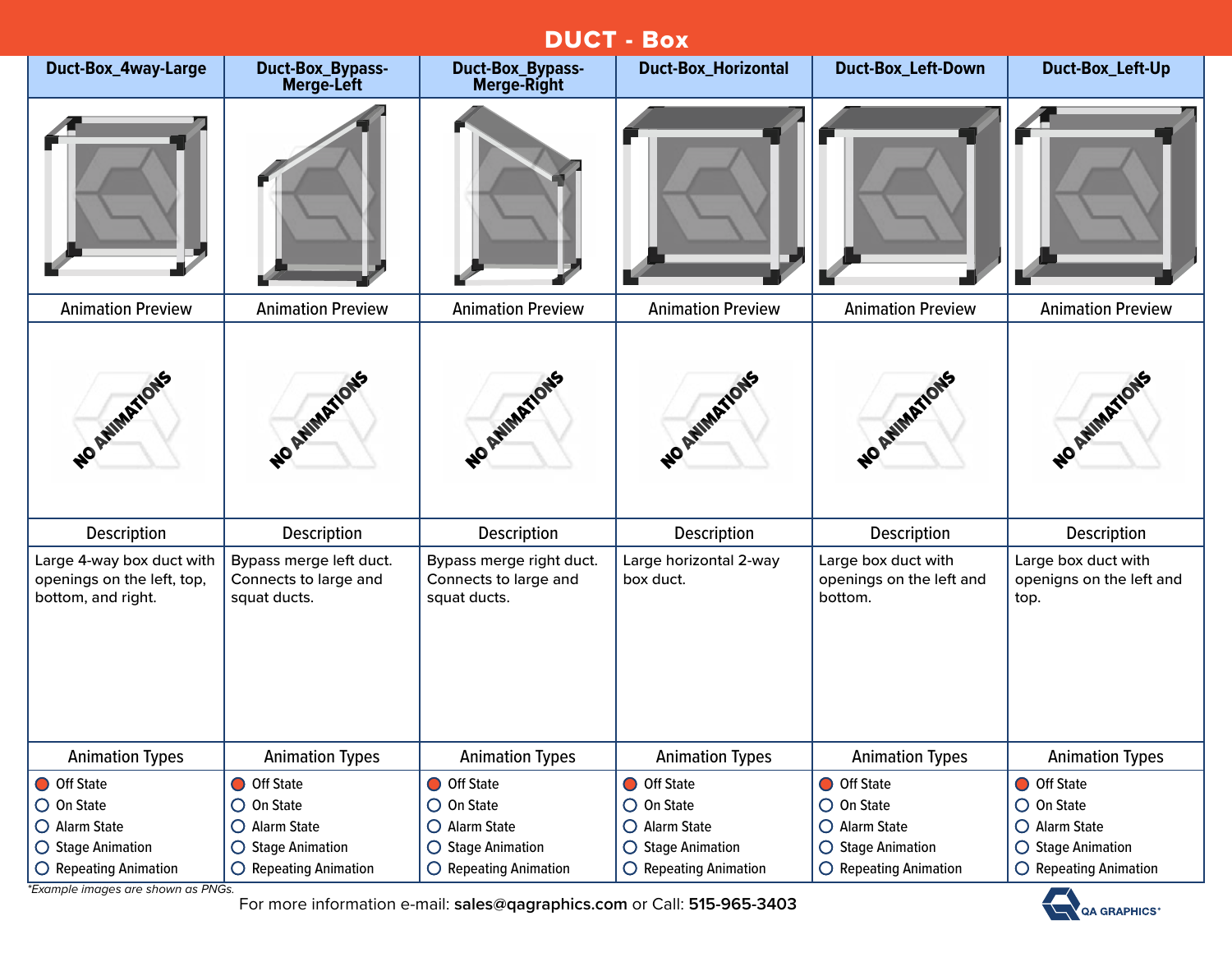| <b>DUCT - Box</b>                    |                                |                                      |                                                             |                                                          |                                             |  |  |
|--------------------------------------|--------------------------------|--------------------------------------|-------------------------------------------------------------|----------------------------------------------------------|---------------------------------------------|--|--|
| Duct-Box_Long1-<br><b>Horizontal</b> | <b>Duct-Box_Long1-Vertical</b> | Duct-Box_Long2-<br><b>Horizontal</b> | <b>Duct-Box_Right-Down</b>                                  | Duct-Box_Right-Up                                        | <b>Duct-Box_Short-</b><br><b>Horizontal</b> |  |  |
|                                      |                                |                                      |                                                             |                                                          |                                             |  |  |
| <b>Animation Preview</b>             | <b>Animation Preview</b>       | <b>Animation Preview</b>             | <b>Animation Preview</b>                                    | <b>Animation Preview</b>                                 | <b>Animation Preview</b>                    |  |  |
| NO AMMARIONS                         | NO AVIMATIONS                  | WO AMMARTIONS                        | NO AVIMATIONS                                               | NO AVIMATIONS                                            | NO AVIMATIONS                               |  |  |
| Description                          | Description                    | Description                          | Description                                                 | Description                                              | Description                                 |  |  |
| Horizontal box duct long 1.          | Vertical box duct long 1.      | Horizontal box duct long<br>2.       | Large box duct with<br>openings on the right and<br>bottom. | Large box duct with<br>openings on the right and<br>top. | Short horizontal box duct.                  |  |  |
| <b>Animation Types</b>               | <b>Animation Types</b>         | <b>Animation Types</b>               | <b>Animation Types</b>                                      | <b>Animation Types</b>                                   | <b>Animation Types</b>                      |  |  |
| O Off State                          | O Off State                    | O Off State                          | O Off State                                                 | O Off State                                              | O Off State                                 |  |  |
| $\bigcirc$ On State                  | $\bigcirc$ On State            | $\bigcirc$ On State                  | $\bigcirc$ On State                                         | $\bigcirc$ On State                                      | $\bigcirc$ On State                         |  |  |
| O Alarm State                        | O Alarm State                  | O Alarm State                        | O Alarm State                                               | O Alarm State                                            | O Alarm State                               |  |  |
| ○ Stage Animation                    | $\bigcirc$ Stage Animation     | $\bigcirc$ Stage Animation           | ○ Stage Animation                                           | ○ Stage Animation                                        | ○ Stage Animation                           |  |  |
| $\bigcirc$ Repeating Animation       | $\bigcirc$ Repeating Animation | $\bigcirc$ Repeating Animation       | $\bigcirc$ Repeating Animation                              | $\bigcirc$ Repeating Animation                           | O Repeating Animation                       |  |  |

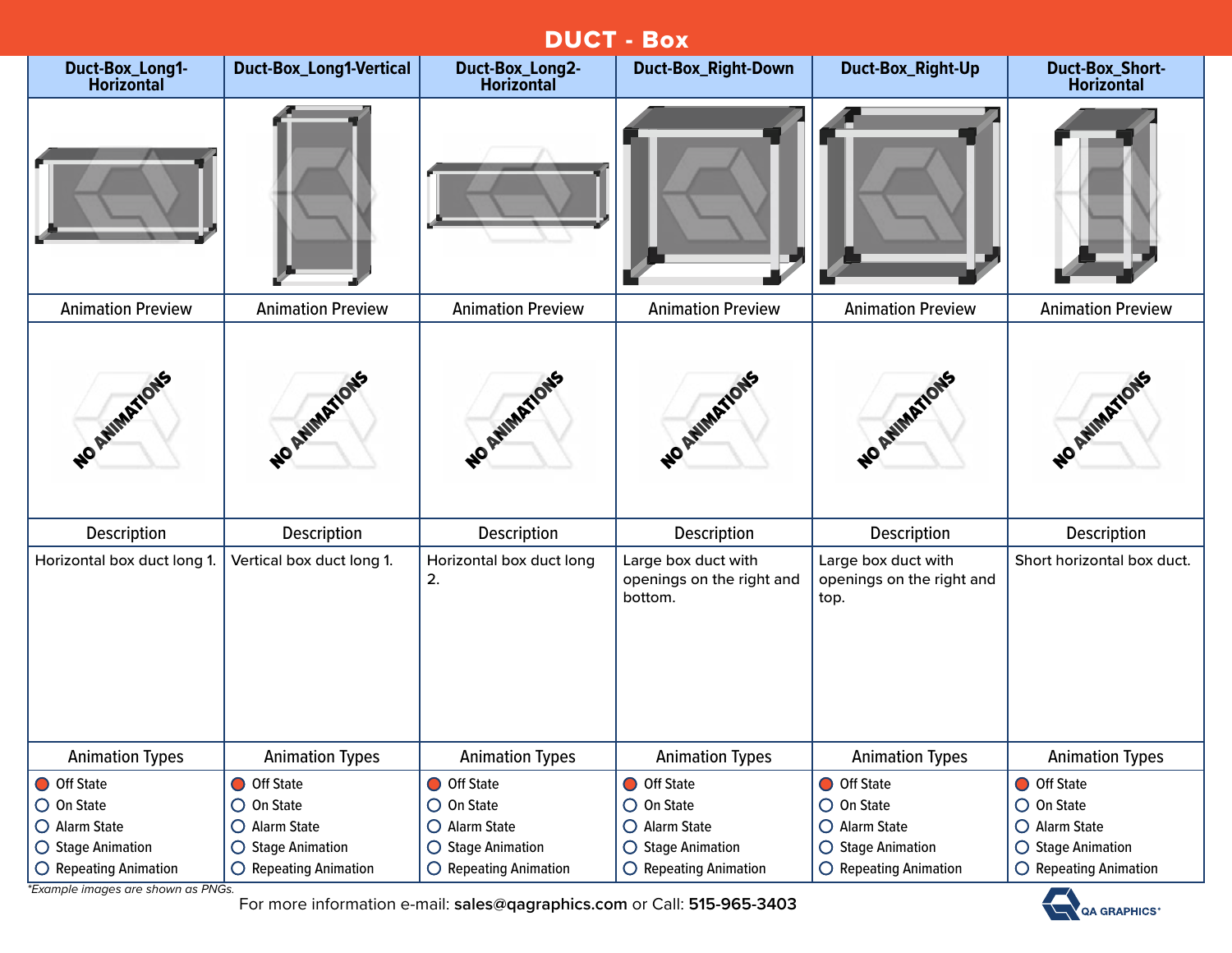| <b>DUCT - Box</b>              |                                                  |                                                   |                                             |                                              |                                                |  |  |
|--------------------------------|--------------------------------------------------|---------------------------------------------------|---------------------------------------------|----------------------------------------------|------------------------------------------------|--|--|
| <b>Duct-Box_Short-Vertical</b> | Duct-Box_Split-Down-<br>Left                     | Duct-Box_Split-Down-<br><b>Right</b>              | <b>Duct-Box_Split-Left</b>                  | <b>Duct-Box_Split-Right</b>                  | Duct-Box_Split-Up-Left                         |  |  |
|                                |                                                  |                                                   |                                             |                                              |                                                |  |  |
| <b>Animation Preview</b>       | <b>Animation Preview</b>                         | <b>Animation Preview</b>                          | <b>Animation Preview</b>                    | <b>Animation Preview</b>                     | <b>Animation Preview</b>                       |  |  |
| NO AVIMATIONS                  | WO AMMARIONS                                     | NO ATIMITIONS                                     | WO REVIEWFORS                               | NO REIMARTIONS                               | NO AVIMATIONS                                  |  |  |
| Description                    | Description                                      | Description                                       | <b>Description</b>                          | Description                                  | Description                                    |  |  |
| Short vertical box duct.       | Split down left duct.<br>Connects to large duct. | Split down right duct.<br>Connects to large duct. | Split left duct. Connects to<br>large duct. | Split right duct. Connects<br>to large duct. | Split up left duct.<br>Connects to large duct. |  |  |
| <b>Animation Types</b>         | <b>Animation Types</b>                           | <b>Animation Types</b>                            | <b>Animation Types</b>                      | <b>Animation Types</b>                       | <b>Animation Types</b>                         |  |  |
| O Off State                    | O Off State                                      | O Off State                                       | O Off State                                 | O Off State                                  | O Off State                                    |  |  |
| $\bigcirc$ On State            | $\bigcirc$ On State                              | $\bigcirc$ On State                               | $O$ On State                                | $\bigcirc$ On State                          | $\bigcirc$ On State                            |  |  |
| O Alarm State                  | O Alarm State                                    | O Alarm State                                     | O Alarm State                               | O Alarm State                                | O Alarm State                                  |  |  |
| ○ Stage Animation              | ○ Stage Animation                                | $\bigcirc$ Stage Animation                        | ○ Stage Animation                           | ○ Stage Animation                            | ○ Stage Animation                              |  |  |
| $\bigcirc$ Repeating Animation | $\bigcirc$ Repeating Animation                   | $\bigcirc$ Repeating Animation                    | $\bigcirc$ Repeating Animation              | O Repeating Animation                        | $\bigcirc$ Repeating Animation                 |  |  |

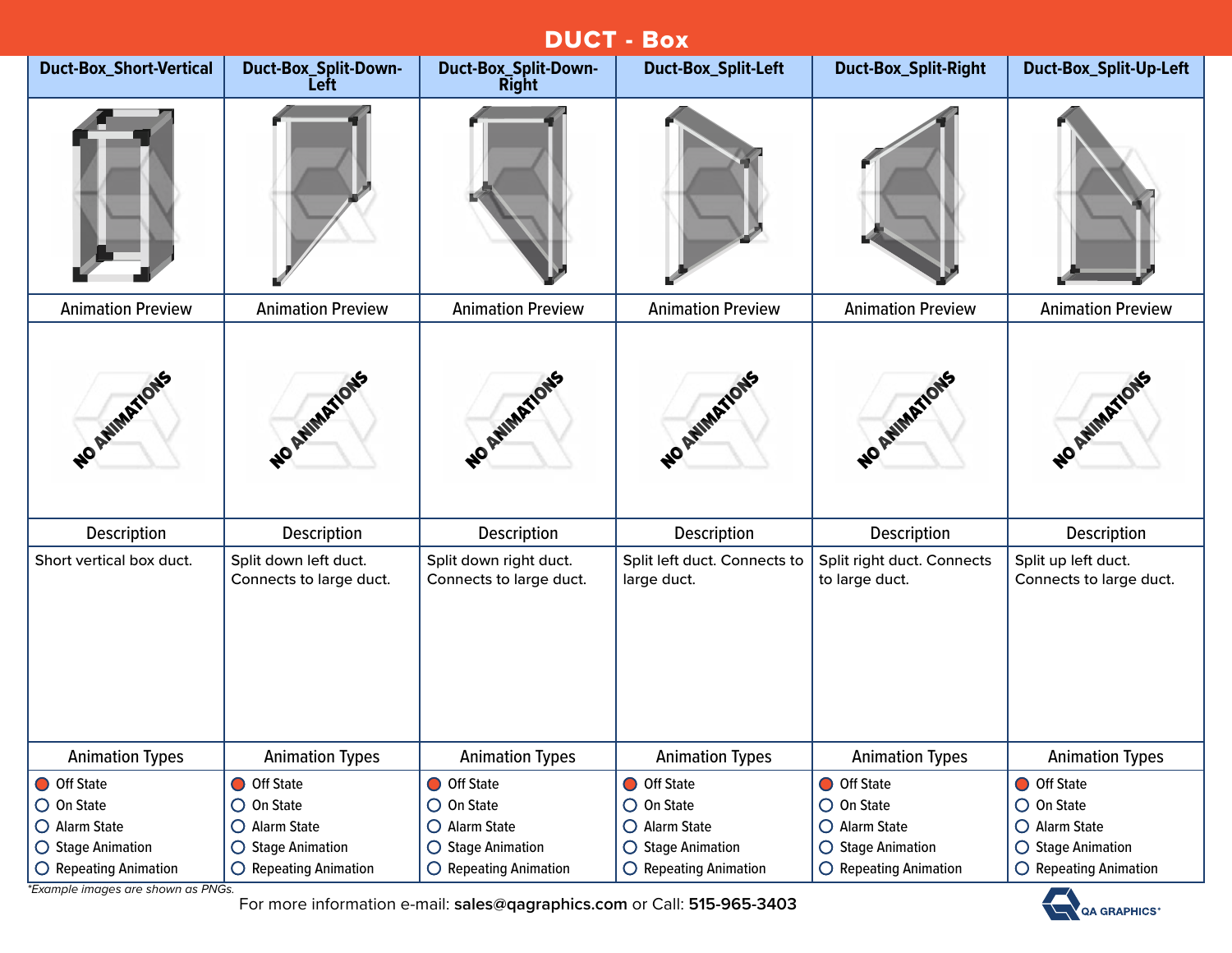| <b>DUCT - Box</b>                               |                                            |                                |                                            |                                                          |                                                 |  |  |
|-------------------------------------------------|--------------------------------------------|--------------------------------|--------------------------------------------|----------------------------------------------------------|-------------------------------------------------|--|--|
| Duct-Box_Split-Up-Right                         | <b>Duct-Box_Squat</b><br><b>Horizontal</b> | <b>Duct-Box_Squat-Vertical</b> | <b>Duct-Box_Tiny-</b><br><b>Horizontal</b> | Duct-Box_Tiny-Left-<br><b>Down</b>                       | <b>Duct-Box_Tiny-Left Up</b>                    |  |  |
|                                                 |                                            |                                |                                            |                                                          |                                                 |  |  |
| <b>Animation Preview</b>                        | <b>Animation Preview</b>                   | <b>Animation Preview</b>       | <b>Animation Preview</b>                   | <b>Animation Preview</b>                                 | <b>Animation Preview</b>                        |  |  |
| NO AMMARIONS                                    | NO AVIMATIONS                              | NO AVIMATIONS                  | WO AWAINTIONS                              | NO ATMARTIONS                                            | NO ANIMATIONS                                   |  |  |
| Description                                     | Description                                | Description                    | Description                                | Description                                              | <b>Description</b>                              |  |  |
| Split up right duct.<br>Connects to large duct. | Squat horizontal box duct.                 | Squat vertical box duct.       | Tiny horizontal box duct.                  | Tiny box duct with<br>opening on the left and<br>bottom. | Tiny box duct with<br>opening the left and top. |  |  |
| <b>Animation Types</b>                          | <b>Animation Types</b>                     | <b>Animation Types</b>         | <b>Animation Types</b>                     | <b>Animation Types</b>                                   | <b>Animation Types</b>                          |  |  |
| O Off State                                     | O Off State                                | O Off State                    | O Off State                                | O Off State                                              | O Off State                                     |  |  |
| $\bigcirc$ On State                             | $\bigcirc$ On State                        | $\bigcirc$ On State            | $O$ On State                               | $\bigcirc$ On State                                      | $\bigcirc$ On State                             |  |  |
| O Alarm State                                   | O Alarm State                              | O Alarm State                  | O Alarm State                              | O Alarm State                                            | O Alarm State                                   |  |  |
| ○ Stage Animation                               | ○ Stage Animation                          | $\bigcirc$ Stage Animation     | $\bigcirc$ Stage Animation                 | ○ Stage Animation                                        | ○ Stage Animation                               |  |  |
| O Repeating Animation                           | O Repeating Animation                      | O Repeating Animation          | $\bigcirc$ Repeating Animation             | $\bigcirc$ Repeating Animation                           | O Repeating Animation                           |  |  |

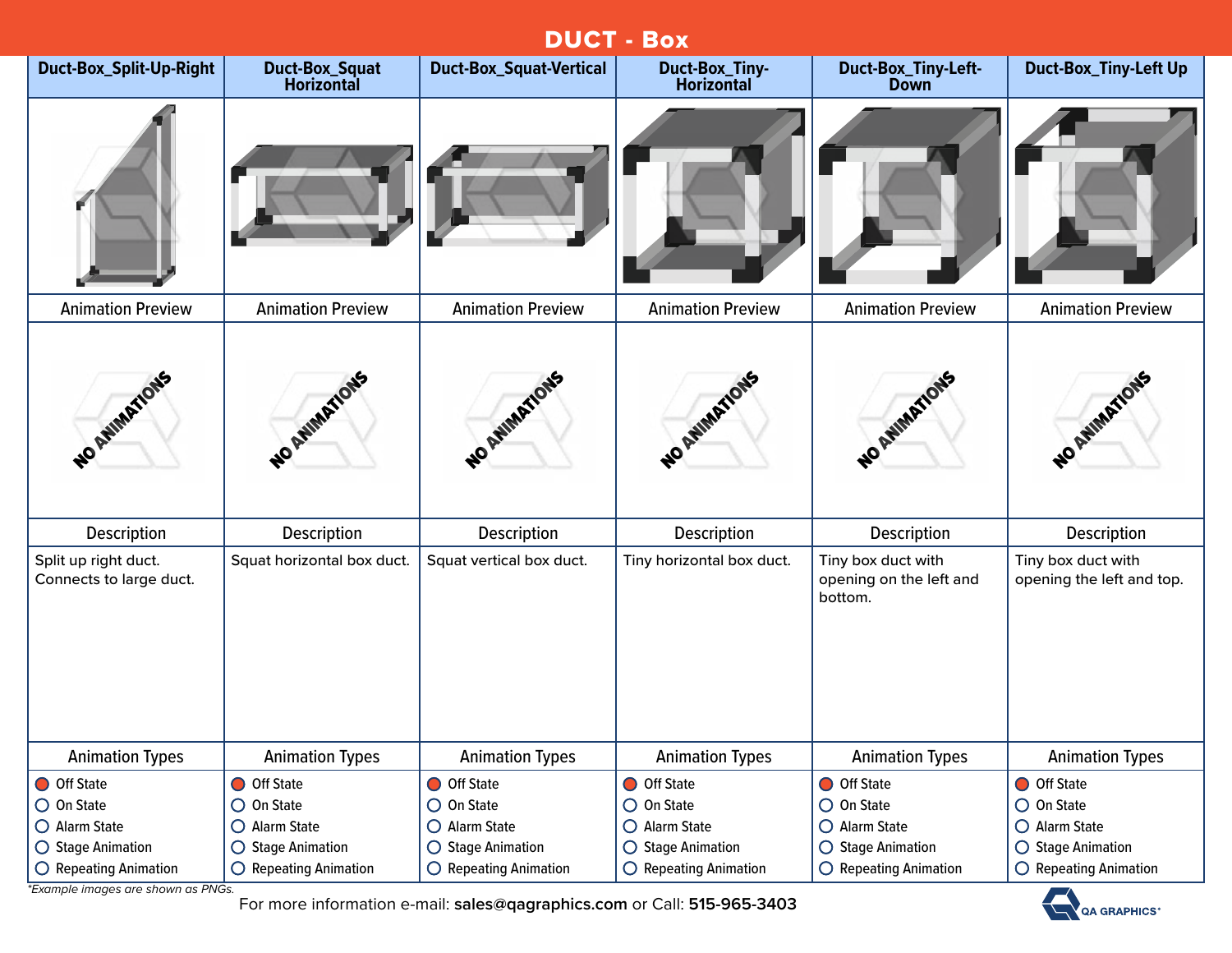|                                                            | <b>DUCT - Box</b>                                       |                                |                                |                            |                                      |  |  |
|------------------------------------------------------------|---------------------------------------------------------|--------------------------------|--------------------------------|----------------------------|--------------------------------------|--|--|
| Duct-Box_Tiny-Right-<br><b>Down</b>                        | Duct-Box_Tiny-Right-Up                                  | <b>Duct-Box_Tiny-Vertical</b>  | <b>Duct-Box_Vertical</b>       |                            |                                      |  |  |
|                                                            |                                                         |                                |                                |                            |                                      |  |  |
| <b>Animation Preview</b>                                   | <b>Animation Preview</b>                                | <b>Animation Preview</b>       | <b>Animation Preview</b>       | <b>Animation Preview</b>   | <b>Animation Preview</b>             |  |  |
| NO AVIMATIONS                                              | NO AMMARIONS                                            | NO ATIMATIONS                  | NO AVIMATIONS                  |                            |                                      |  |  |
| Description                                                | <b>Description</b>                                      | Description                    | Description                    | Description                | Description                          |  |  |
| Tiny box duct with<br>openings on the right and<br>bottom. | Tiny box duct with<br>openings on the right and<br>top. | Tiny vertical box duct.        | Large vertical box duct.       |                            |                                      |  |  |
| <b>Animation Types</b>                                     | <b>Animation Types</b>                                  | <b>Animation Types</b>         | <b>Animation Types</b>         | <b>Animation Types</b>     | <b>Animation Types</b>               |  |  |
| O Off State                                                | O Off State                                             | O Off State                    | O Off State                    | $O$ Off State              | $\bigcirc$ Off State                 |  |  |
| $\bigcirc$ On State                                        | $\bigcirc$ On State                                     | $\bigcirc$ On State            | $\bigcirc$ On State            | $\bigcirc$ On State        | $\bigcirc$ On State                  |  |  |
| O Alarm State                                              | O Alarm State                                           | O Alarm State                  | O Alarm State                  | O Alarm State              | O Alarm State                        |  |  |
| ○ Stage Animation                                          | ○ Stage Animation                                       | $\bigcirc$ Stage Animation     | $\bigcirc$ Stage Animation     | $\bigcirc$ Stage Animation | <b>Stage Animation</b><br>$\bigcirc$ |  |  |
| $\bigcirc$ Repeating Animation                             | O Repeating Animation                                   | $\bigcirc$ Repeating Animation | $\bigcirc$ Repeating Animation | O Repeating Animation      | $\bigcirc$ Repeating Animation       |  |  |

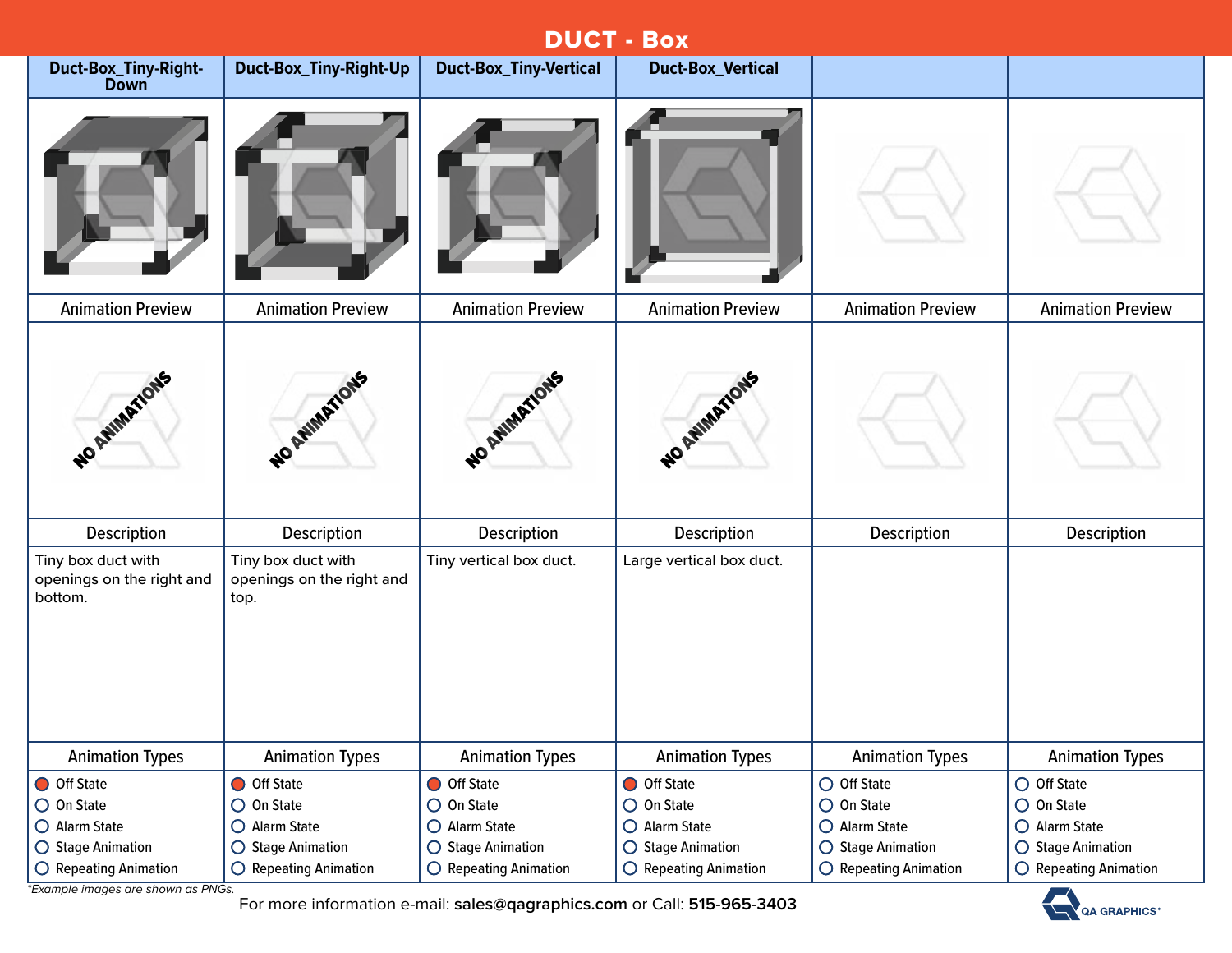#### DUCT - Seamless Corners & Tees

| <b>AHU-Duct-Left-Down-</b><br><b>Seamless</b> | AHU-Duct-Left-Up-<br><b>Seamless</b> | <b>AHU-Duct-Right-Down-</b><br><b>Seamless</b> | AHU-Duct-Right-Up-<br><b>Seamless</b> | <b>AHU-Duct-</b><br><b>BottomConnect</b> | <b>AHU-Duct-TopConnect</b>     |
|-----------------------------------------------|--------------------------------------|------------------------------------------------|---------------------------------------|------------------------------------------|--------------------------------|
|                                               |                                      |                                                |                                       |                                          |                                |
| <b>Animation Preview</b>                      | <b>Animation Preview</b>             | <b>Animation Preview</b>                       | <b>Animation Preview</b>              | <b>Animation Preview</b>                 | <b>Animation Preview</b>       |
| NO AVIMATIONS                                 | NO AVIMATIONS                        | NO AVIMATIONS                                  | NO AVIMATIONS                         | NO AVIMATIONS                            | NO AVIMATIONS                  |
| Description                                   | Description                          | Description                                    | Description                           | Description                              | Description                    |
|                                               |                                      |                                                |                                       |                                          |                                |
| <b>Animation Types</b>                        | <b>Animation Types</b>               | <b>Animation Types</b>                         | <b>Animation Types</b>                | <b>Animation Types</b>                   | <b>Animation Types</b>         |
| O Off State                                   | O Off State                          | O Off State                                    | O Off State                           | O Off State                              | O Off State                    |
| $\bigcirc$ On State                           | $\bigcirc$ On State                  | $\bigcirc$ On State                            | $\bigcirc$ On State                   | $\bigcirc$ On State                      | $\bigcirc$ On State            |
| O Alarm State                                 | O Alarm State                        | O Alarm State                                  | O Alarm State                         | O Alarm State                            | O Alarm State                  |
| ○ Stage Animation                             | ○ Stage Animation                    | ○ Stage Animation                              | ○ Stage Animation                     | ○ Stage Animation                        | ○ Stage Animation              |
| O Repeating Animation                         | $\bigcirc$ Repeating Animation       | $\bigcirc$ Repeating Animation                 | $\bigcirc$ Repeating Animation        | $\bigcirc$ Repeating Animation           | $\bigcirc$ Repeating Animation |

*\*Example images are shown as PNGs.*

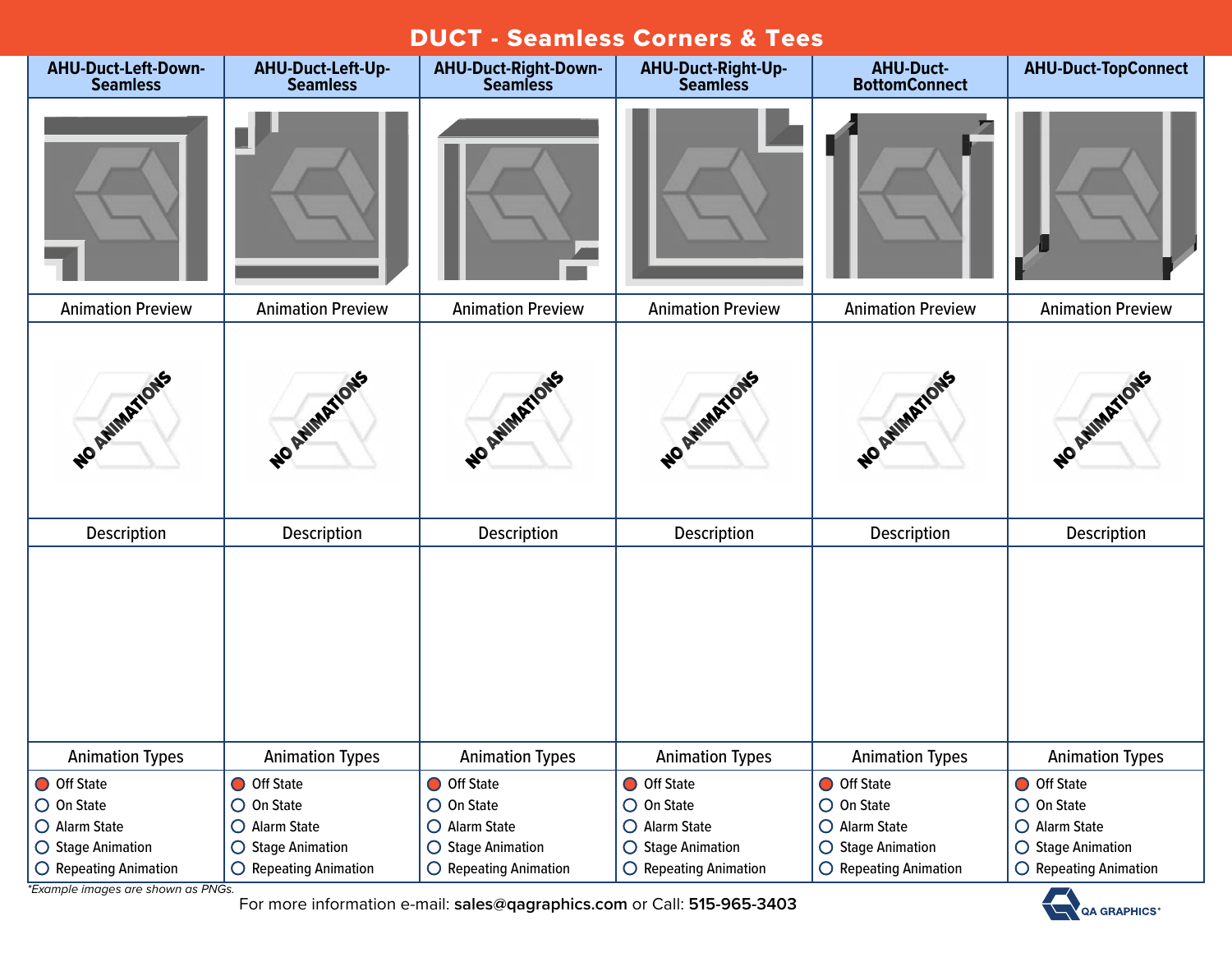## DUCT - Seamless Corners & Tees

| <b>AHU-Duct-LeftConnect</b>                                              | <b>AHU-Duct-RightConnect</b>                                             |                                                                                   |                                                                                            |                                                                                   |                                                                                   |
|--------------------------------------------------------------------------|--------------------------------------------------------------------------|-----------------------------------------------------------------------------------|--------------------------------------------------------------------------------------------|-----------------------------------------------------------------------------------|-----------------------------------------------------------------------------------|
|                                                                          |                                                                          |                                                                                   |                                                                                            |                                                                                   |                                                                                   |
| <b>Animation Preview</b>                                                 | <b>Animation Preview</b>                                                 | <b>Animation Preview</b>                                                          | <b>Animation Preview</b>                                                                   | <b>Animation Preview</b>                                                          | <b>Animation Preview</b>                                                          |
| NO RAIMATIONS                                                            | NO AVIMATIONS                                                            |                                                                                   |                                                                                            |                                                                                   |                                                                                   |
| Description                                                              | Description                                                              | Description                                                                       | Description                                                                                | Description                                                                       | Description                                                                       |
|                                                                          |                                                                          |                                                                                   |                                                                                            |                                                                                   |                                                                                   |
| <b>Animation Types</b>                                                   | <b>Animation Types</b>                                                   | <b>Animation Types</b>                                                            | <b>Animation Types</b>                                                                     | <b>Animation Types</b>                                                            | <b>Animation Types</b>                                                            |
| O Off State<br>$\bigcirc$ On State<br>O Alarm State<br>○ Stage Animation | O Off State<br>$\bigcirc$ On State<br>O Alarm State<br>○ Stage Animation | $\bigcirc$ Off State<br>$\bigcirc$ On State<br>O Alarm State<br>○ Stage Animation | $\bigcirc$ Off State<br>$\bigcirc$ On State<br>O Alarm State<br>$\bigcirc$ Stage Animation | $\bigcirc$ Off State<br>$\bigcirc$ On State<br>O Alarm State<br>○ Stage Animation | $\bigcirc$ Off State<br>$\bigcirc$ On State<br>O Alarm State<br>○ Stage Animation |
| $\bigcirc$ Repeating Animation                                           | $\bigcirc$ Repeating Animation                                           | O Repeating Animation                                                             | $\bigcirc$ Repeating Animation                                                             | O Repeating Animation                                                             | $\bigcirc$ Repeating Animation                                                    |

*\*Example images are shown as PNGs.*

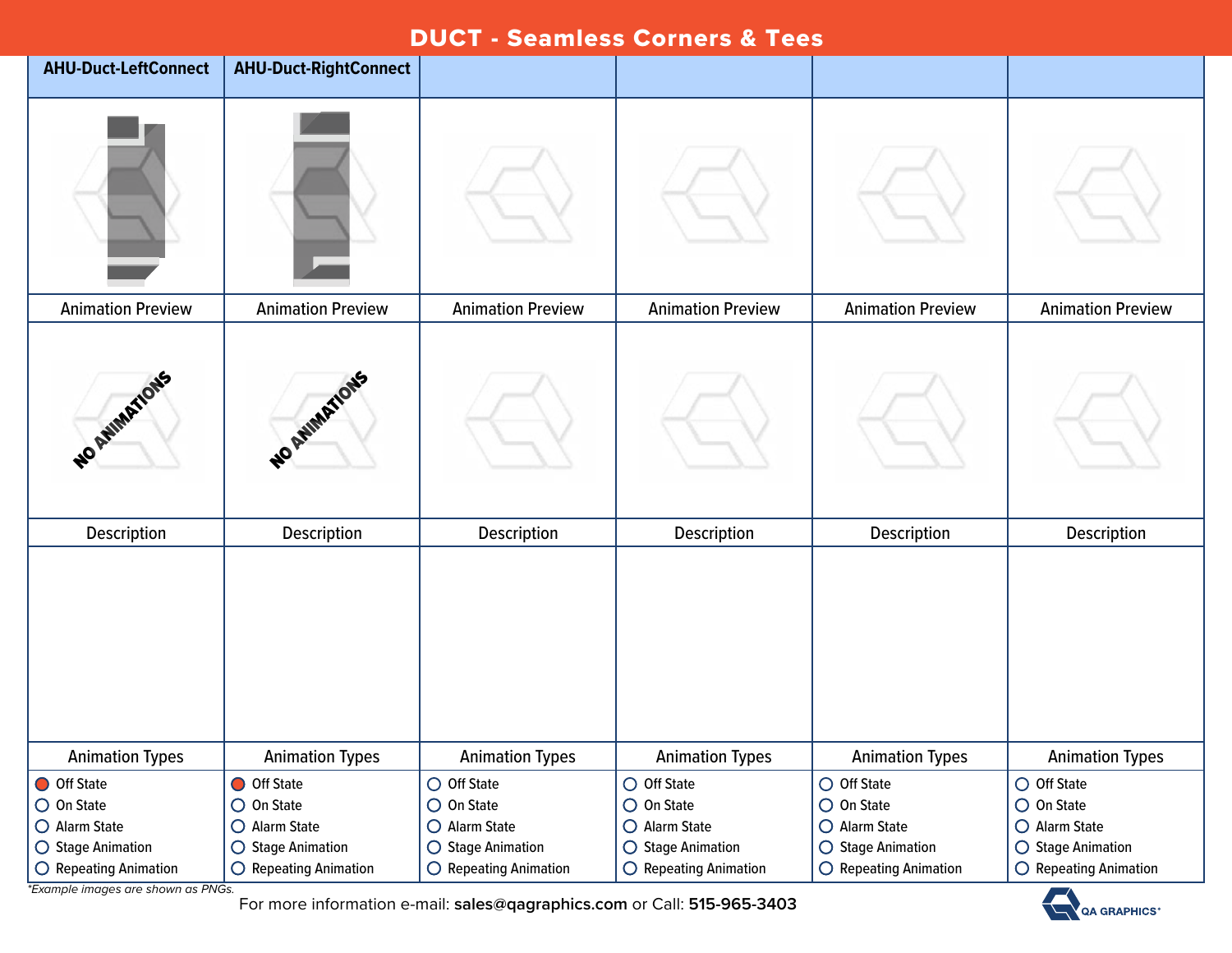|                                | <b>DUCT - Round</b>            |                                              |                                |                                                              |                                                         |  |  |
|--------------------------------|--------------------------------|----------------------------------------------|--------------------------------|--------------------------------------------------------------|---------------------------------------------------------|--|--|
| <b>Duct-Tube_Diffuser</b>      | <b>Duct-Tube_Horizontal</b>    | <b>Duct-Tube_Horizontal-</b><br><b>Short</b> | <b>Duct-Tube_Intake</b>        | <b>Duct-Tube_Left-Down</b>                                   | Duct-Tube_Left-Up                                       |  |  |
|                                |                                |                                              |                                |                                                              |                                                         |  |  |
| <b>Animation Preview</b>       | <b>Animation Preview</b>       | <b>Animation Preview</b>                     | <b>Animation Preview</b>       | <b>Animation Preview</b>                                     | <b>Animation Preview</b>                                |  |  |
| NO AVIMATIONS                  | NO ANIMATIONS                  | NO AMIMATIONS                                | NO AVIMATIONS                  | NO AMIMATIONS                                                | NO ANIMATIONS                                           |  |  |
| Description                    | Description                    | Description                                  | <b>Description</b>             | Description                                                  | Description                                             |  |  |
| Tube duct diffuser.            | Large horizontal tube<br>duct. | Short horizontal tube duct.                  | Tube duct intake.              | Corner tube duct with<br>openings ont he left and<br>bottom. | Corner tube duct with<br>opengs on the left and<br>top. |  |  |
| <b>Animation Types</b>         | <b>Animation Types</b>         | <b>Animation Types</b>                       | <b>Animation Types</b>         | <b>Animation Types</b>                                       | <b>Animation Types</b>                                  |  |  |
| O Off State                    | O Off State                    | O Off State                                  | O Off State                    | O Off State                                                  | O Off State                                             |  |  |
| $\bigcirc$ On State            | $\bigcirc$ On State            | $\bigcirc$ On State                          | $\bigcirc$ On State            | $\bigcirc$ On State                                          | $\bigcirc$ On State                                     |  |  |
| O Alarm State                  | O Alarm State                  | O Alarm State                                | O Alarm State                  | O Alarm State                                                | O Alarm State                                           |  |  |
| $\bigcirc$ Stage Animation     | $\bigcirc$ Stage Animation     | $\bigcirc$ Stage Animation                   | $\bigcirc$ Stage Animation     | $\bigcirc$ Stage Animation                                   | $\bigcirc$ Stage Animation                              |  |  |
| $\bigcirc$ Repeating Animation | O Repeating Animation          | $\bigcirc$ Repeating Animation               | $\bigcirc$ Repeating Animation | $\bigcirc$ Repeating Animation                               | $\bigcirc$ Repeating Animation                          |  |  |

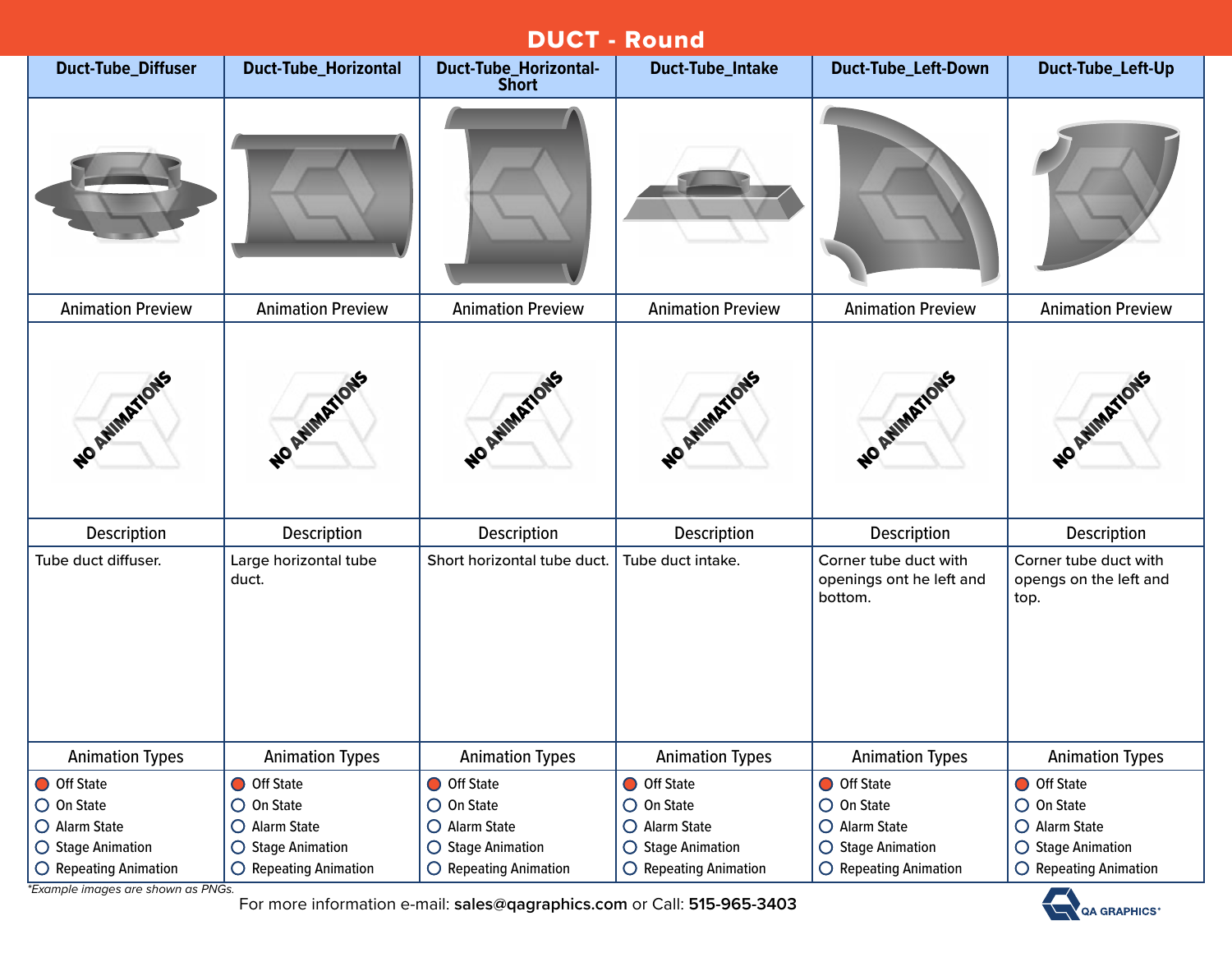| <b>DUCT - Round</b>                                                               |                                                                          |                                                                          |                                                                          |                                                                 |                                                                 |  |  |
|-----------------------------------------------------------------------------------|--------------------------------------------------------------------------|--------------------------------------------------------------------------|--------------------------------------------------------------------------|-----------------------------------------------------------------|-----------------------------------------------------------------|--|--|
| Duct-Tube_Right-Down                                                              | Duct-Tube_Right-Up                                                       | <b>Duct-Tube_Transition-</b><br><b>Horizontal</b>                        | <b>Duct-Tube_Transition-</b><br><b>Vertical</b>                          | <b>Duct-Tube_Vertical</b>                                       | Duct-Tube_Vertical-Short                                        |  |  |
|                                                                                   |                                                                          |                                                                          |                                                                          |                                                                 |                                                                 |  |  |
| <b>Animation Preview</b>                                                          | <b>Animation Preview</b>                                                 | <b>Animation Preview</b>                                                 | <b>Animation Preview</b>                                                 | <b>Animation Preview</b>                                        | <b>Animation Preview</b>                                        |  |  |
| WO ANIMATIONS                                                                     | NO AVIMATIONS                                                            | NO AMMATIONS                                                             | NO AVINATIONS                                                            | WO AWMATIONS                                                    | NO AVIMATIONS                                                   |  |  |
| Description                                                                       | Description                                                              | Description                                                              | Description                                                              | Description                                                     | Description                                                     |  |  |
| Corner tube duct with<br>openings on the right and<br>bottom.                     | Corner tube duct with<br>oepnings on the right and<br>top.               | Horizontal transition from<br>box duct to tube duct.                     | Vertical transition from<br>box duct to tube duct.                       | Large vertical tube duct.                                       | Short horizontal tube duct.                                     |  |  |
| <b>Animation Types</b>                                                            | <b>Animation Types</b>                                                   | <b>Animation Types</b>                                                   | <b>Animation Types</b>                                                   | <b>Animation Types</b>                                          | <b>Animation Types</b>                                          |  |  |
| O Off State<br>$\bigcirc$ On State<br>O Alarm State<br>$\bigcirc$ Stage Animation | O Off State<br>$\bigcirc$ On State<br>O Alarm State<br>○ Stage Animation | O Off State<br>$\bigcirc$ On State<br>O Alarm State<br>○ Stage Animation | O Off State<br>$\bigcirc$ On State<br>O Alarm State<br>○ Stage Animation | O Off State<br>O On State<br>O Alarm State<br>◯ Stage Animation | O Off State<br>O On State<br>O Alarm State<br>○ Stage Animation |  |  |
| $\bigcirc$ Repeating Animation                                                    | O Repeating Animation                                                    | O Repeating Animation                                                    | $\bigcirc$ Repeating Animation                                           | O Repeating Animation                                           | O Repeating Animation                                           |  |  |

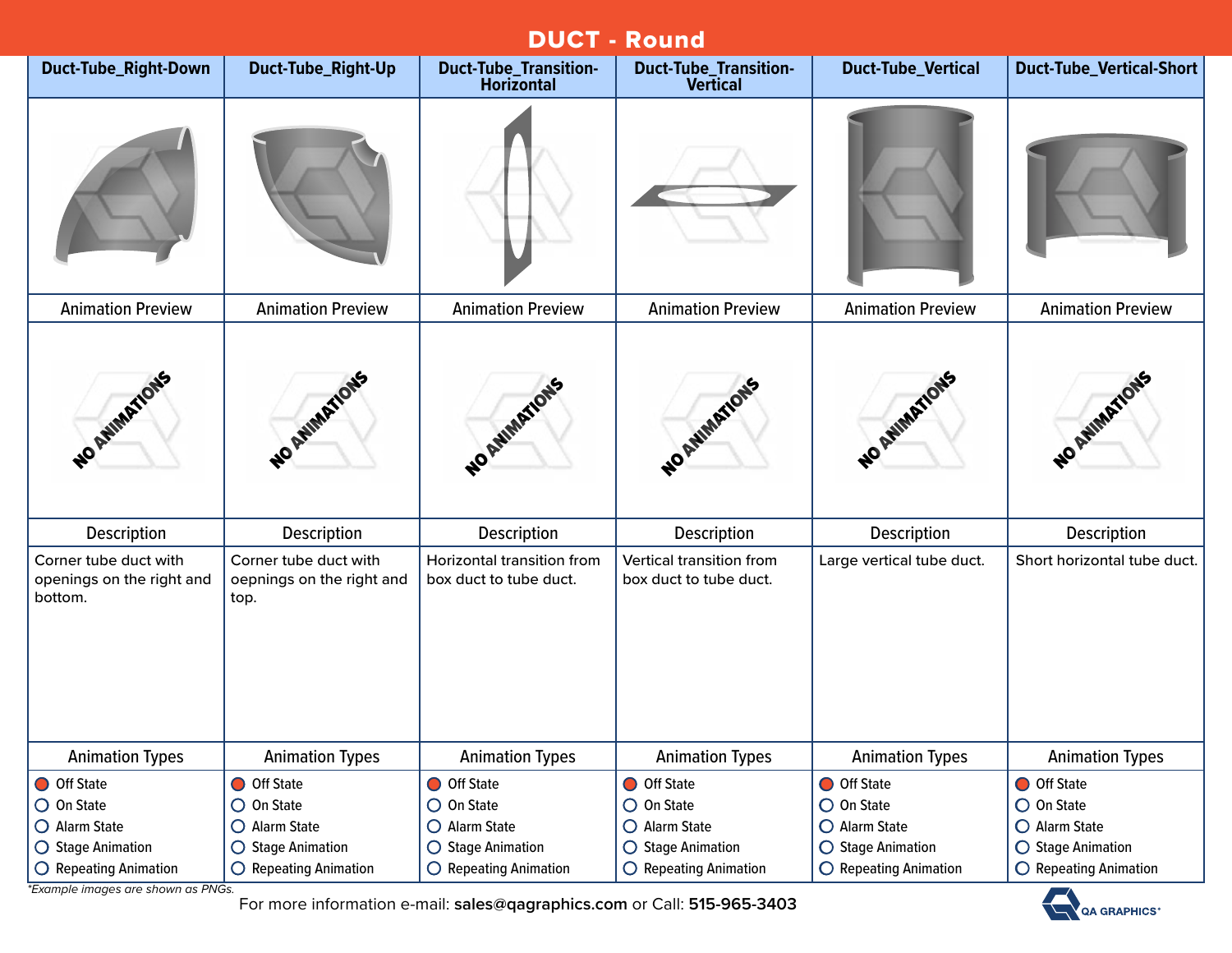## DUCT - VAV

| Duct-VAV_Duct-to-<br><b>Reheat</b>            | <b>Duct-VAV_Horizontal</b>     | Duct-VAV_Horizontal_<br>Long   | Duct-VAV_Horizontal_<br><b>Small</b> | <b>Duct-VAV_Parallel-Dual</b>  | <b>Duct-VAV_Parallel-to-</b><br><b>Reheat</b>          |
|-----------------------------------------------|--------------------------------|--------------------------------|--------------------------------------|--------------------------------|--------------------------------------------------------|
|                                               |                                |                                |                                      |                                |                                                        |
| <b>Animation Preview</b>                      | <b>Animation Preview</b>       | <b>Animation Preview</b>       | <b>Animation Preview</b>             | <b>Animation Preview</b>       | <b>Animation Preview</b>                               |
| NO AVIMATIONS                                 | NO ANIMATIONS                  | WO AWMARTIONS                  | NO AVIMATIONS                        | NO ANIMATIONS                  | NO AVIMATIONS                                          |
| Description                                   | Description                    | <b>Description</b>             | Description                          | Description                    | Description                                            |
| Horizontal transition from<br>duct to reheat. | Basic horizontal VAV duct.     | Long horizontal VAV duct.      | Small horizontal VAV duct.           | Dual parallel VAV duct.        | Horizontal transition from<br>parallel duct to reheat. |
| <b>Animation Types</b>                        | <b>Animation Types</b>         | <b>Animation Types</b>         | <b>Animation Types</b>               | <b>Animation Types</b>         | <b>Animation Types</b>                                 |
| O Off State                                   | O Off State                    | O Off State                    | O Off State                          | O Off State                    | O Off State                                            |
| O On State                                    | $\bigcirc$ On State            | $\bigcirc$ On State            | $\bigcirc$ On State                  | $\bigcirc$ On State            | $\bigcirc$ On State                                    |
| O Alarm State                                 | O Alarm State                  | O Alarm State                  | O Alarm State                        | O Alarm State                  | O Alarm State                                          |
| ◯ Stage Animation                             | ○ Stage Animation              | $\bigcirc$ Stage Animation     | ○ Stage Animation                    | ◯ Stage Animation              | $\bigcirc$ Stage Animation                             |
| O Repeating Animation                         | $\bigcirc$ Repeating Animation | $\bigcirc$ Repeating Animation | $\bigcirc$ Repeating Animation       | $\bigcirc$ Repeating Animation | $\bigcirc$ Repeating Animation                         |

*\*Example images are shown as PNGs.*

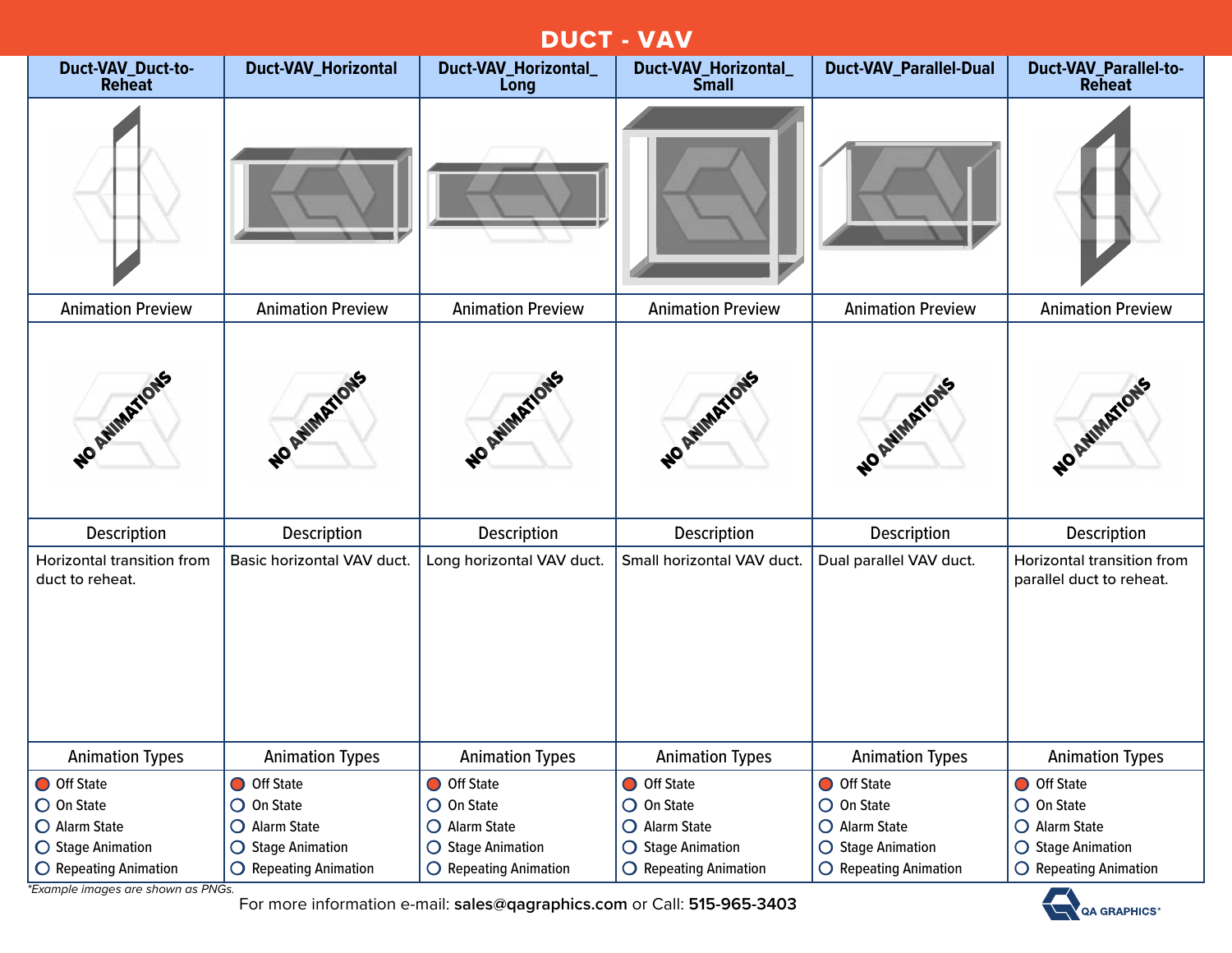| <b>DUCT - Miscellaneous</b>                                                       |                                                                                     |                                       |                                              |                                        |                                               |  |  |  |
|-----------------------------------------------------------------------------------|-------------------------------------------------------------------------------------|---------------------------------------|----------------------------------------------|----------------------------------------|-----------------------------------------------|--|--|--|
| <b>Duct-AHU_Extra-Long-</b><br><b>Horizontal</b>                                  | <b>Duct-Base_Extra-Long</b>                                                         | <b>Duct-Connection_Left-</b><br>Large | <b>Duct-Connection_Left-</b><br><b>Small</b> | <b>Duct-Connection_Right-</b><br>Large | <b>Duct-Connection_Right-</b><br><b>Small</b> |  |  |  |
|                                                                                   |                                                                                     |                                       |                                              |                                        |                                               |  |  |  |
| <b>Animation Preview</b>                                                          | <b>Animation Preview</b>                                                            | <b>Animation Preview</b>              | <b>Animation Preview</b>                     | <b>Animation Preview</b>               | <b>Animation Preview</b>                      |  |  |  |
| NO ANIMATIONS                                                                     | NO AVIMATIONS                                                                       | NO ANIMATIONS                         | NO AWMARTIONS                                | NO ANIMATIONS                          | NO ATIMATIONS                                 |  |  |  |
| <b>Description</b>                                                                | <b>Description</b>                                                                  | Description                           | <b>Description</b>                           | <b>Description</b>                     | <b>Description</b>                            |  |  |  |
| Extra long horizontal AHU<br>duct. Can be stacked for<br>multi-level AHU systems. | Extra long base to be<br>used with "Duct-AHU_<br>Extra-Long-Horizontal"<br>graphic. | Large left duct connection.           | Small left duct connection.                  | Large right duct<br>connection.        | Small right duct<br>connection.               |  |  |  |
| <b>Animation Types</b>                                                            | <b>Animation Types</b>                                                              | <b>Animation Types</b>                | <b>Animation Types</b>                       | <b>Animation Types</b>                 | <b>Animation Types</b>                        |  |  |  |
| O Off State                                                                       | O Off State                                                                         | O Off State                           | O Off State                                  | O Off State                            | O Off State                                   |  |  |  |
| $\bigcirc$ On State                                                               | $\bigcirc$ On State                                                                 | $\bigcirc$ On State                   | $\bigcirc$ On State                          | O On State                             | O On State                                    |  |  |  |
| O Alarm State                                                                     | $O$ Alarm State                                                                     | O Alarm State                         | O Alarm State                                | O Alarm State                          | O Alarm State                                 |  |  |  |
| ◯ Stage Animation                                                                 | ○ Stage Animation                                                                   | $\bigcirc$ Stage Animation            | ○ Stage Animation                            | ◯ Stage Animation                      | ○ Stage Animation                             |  |  |  |
| $\bigcirc$ Repeating Animation                                                    | $\bigcirc$ Repeating Animation                                                      | $\bigcirc$ Repeating Animation        | $\bigcirc$ Repeating Animation               | O Repeating Animation                  | O Repeating Animation                         |  |  |  |

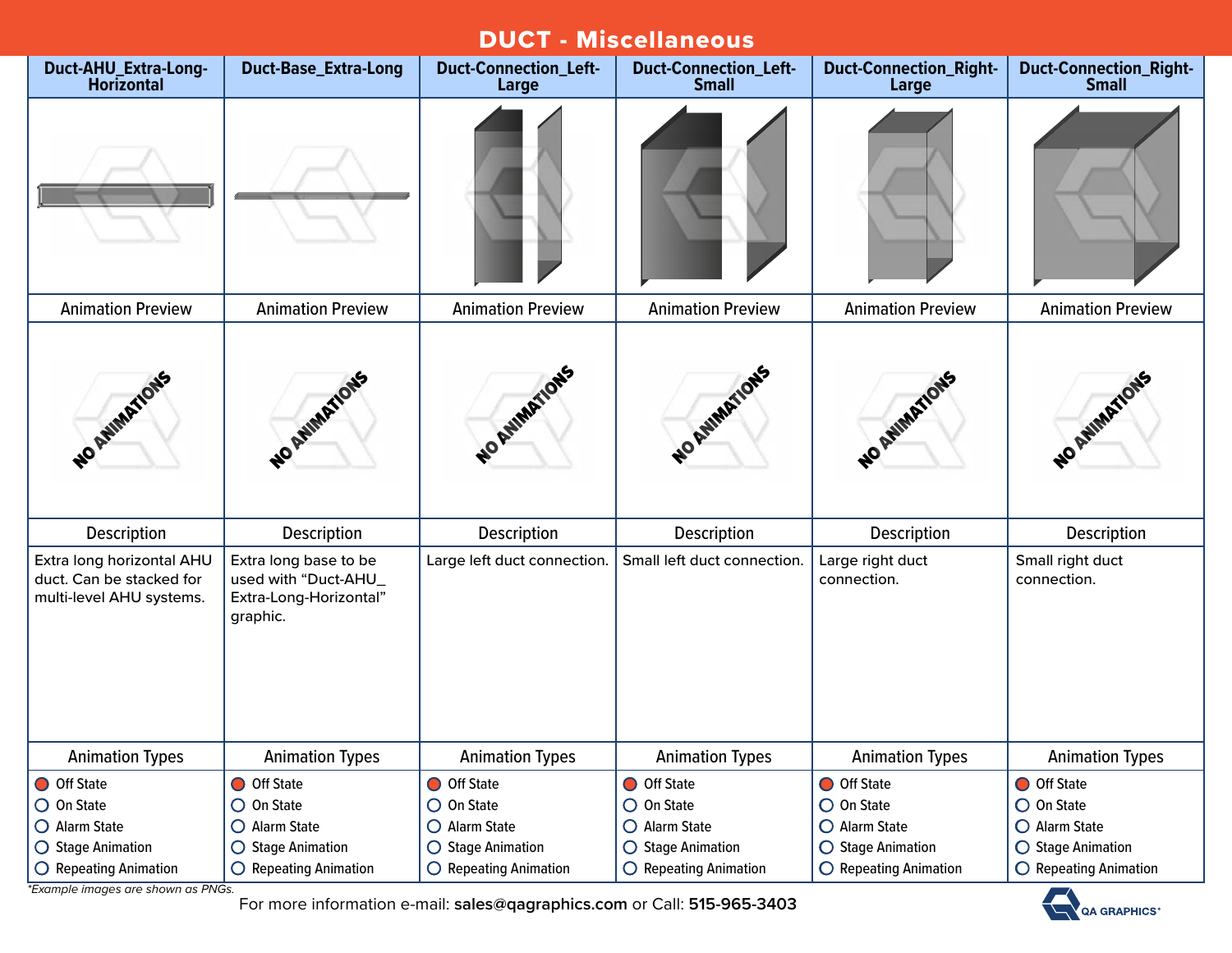| <b>DUCT - Miscellaneous</b>         |                                                                             |                                           |                                           |                          |                                                                                                                                                     |  |  |  |
|-------------------------------------|-----------------------------------------------------------------------------|-------------------------------------------|-------------------------------------------|--------------------------|-----------------------------------------------------------------------------------------------------------------------------------------------------|--|--|--|
| Duct-Connection_<br><b>Vertical</b> | <b>Duct-Panel_Divider</b>                                                   | <b>Duct-Panel_Lower-</b><br><b>Closed</b> | <b>Duct-Panel_Upper-</b><br><b>Closed</b> | <b>Duct-RTU</b>          | Duct-RTU_Condenser                                                                                                                                  |  |  |  |
|                                     |                                                                             |                                           |                                           |                          |                                                                                                                                                     |  |  |  |
| <b>Animation Preview</b>            | <b>Animation Preview</b>                                                    | <b>Animation Preview</b>                  | <b>Animation Preview</b>                  | <b>Animation Preview</b> | <b>Animation Preview</b>                                                                                                                            |  |  |  |
| NO AVIMATIONS                       | NO ANIMATIONS                                                               | WO RUMANTONS                              | NO AVIMATIONS                             | NO AMMARIONS             | NO AVIMATIONS                                                                                                                                       |  |  |  |
| Description                         | <b>Description</b>                                                          | <b>Description</b>                        | <b>Description</b>                        | <b>Description</b>       | <b>Description</b>                                                                                                                                  |  |  |  |
| Vertical duct connection.           | Divider panel for AHU and<br>RTU. Can be used with<br>half-sized equipment. | Lower closed panel.                       | Upper closed panel.                       | RTU duct.                | RTU condenser section.<br>To be used with "Duct-<br>RTU" and how ever many<br>condenser fan graphics to<br>accomadate the number<br>of fans needed. |  |  |  |
| <b>Animation Types</b>              | <b>Animation Types</b>                                                      | <b>Animation Types</b>                    | <b>Animation Types</b>                    | <b>Animation Types</b>   | <b>Animation Types</b>                                                                                                                              |  |  |  |
| O Off State                         | O Off State                                                                 | Off State                                 | O Off State                               | O Off State              | O Off State                                                                                                                                         |  |  |  |
| $\bigcirc$ On State                 | $\bigcirc$ On State                                                         | $\bigcirc$ On State                       | $\bigcirc$ On State                       | O On State               | O On State                                                                                                                                          |  |  |  |
| O Alarm State                       | O Alarm State                                                               | O Alarm State                             | O Alarm State                             | O Alarm State            | O Alarm State                                                                                                                                       |  |  |  |
| ○ Stage Animation                   | ○ Stage Animation                                                           | ○ Stage Animation                         | ◯ Stage Animation                         | ○ Stage Animation        | ◯ Stage Animation                                                                                                                                   |  |  |  |
| $\bigcirc$ Repeating Animation      | $\bigcirc$ Repeating Animation                                              | $\bigcirc$ Repeating Animation            | $\bigcirc$ Repeating Animation            | O Repeating Animation    | O Repeating Animation                                                                                                                               |  |  |  |